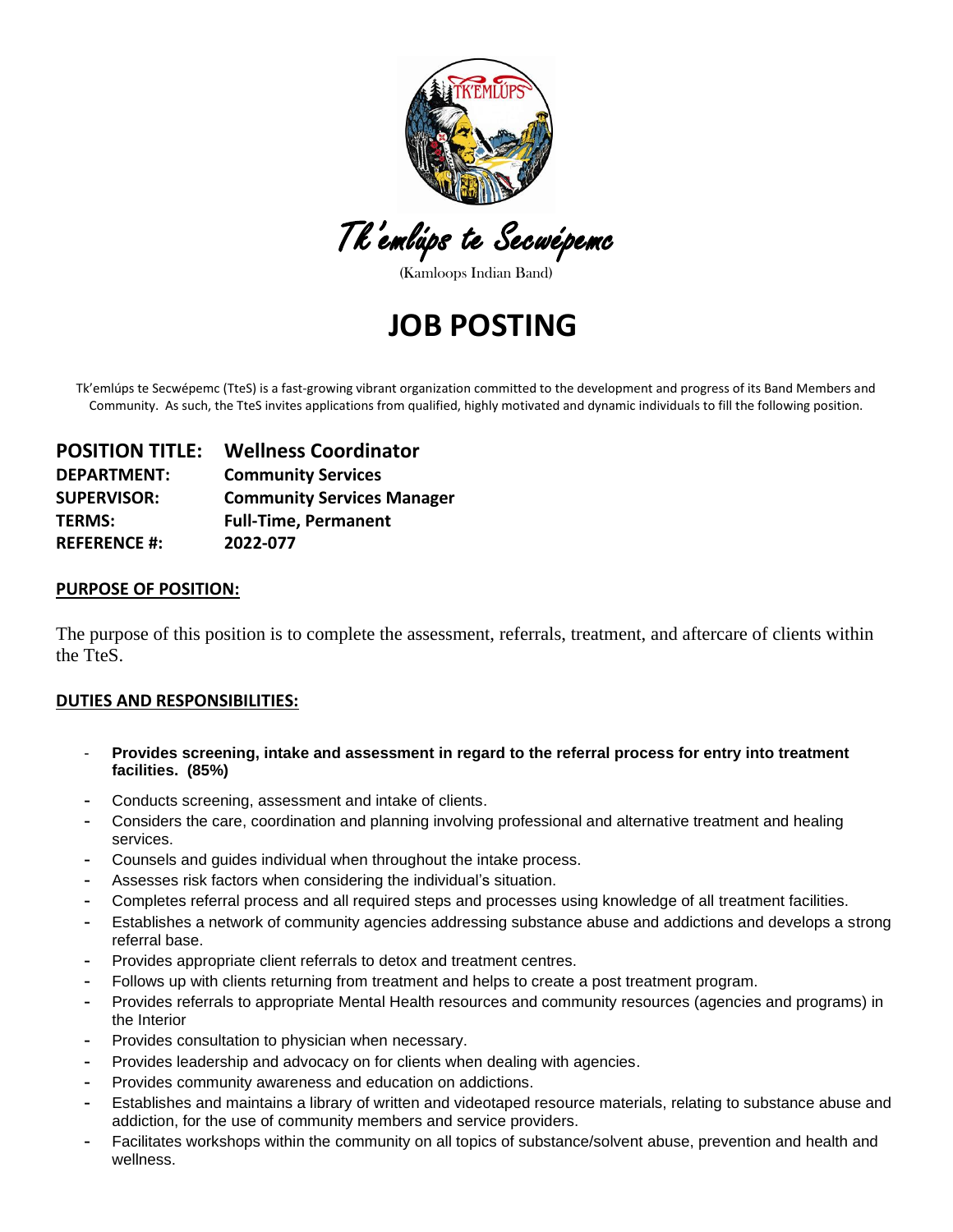- **-** Provides information on existing client supportive services within the communities (ie: al-anon, ala-teen, narcanon, AA meetings, etc).
- **-** Hosts online support and recovery meetings for Wellbriety
- **-** Assists in monitoring client's case management and development of client's case plans and goals.
- **-** Creates and maintains relevant files
- **-** Provides preventive counselling services to individuals and families at risk of becoming dependent on drugs, alcohol and/or other substances.
- **-** Provides one-on-one and group counselling services for those clients who have chosen not to access detox or treatment centres.
- **-** Provides ongoing support for clients, family and community healing plan
- **-** Use of traditional Secwépemc language and culture to promote wellness
- **-** Liaises with Community Services Manager on a regular basis and provides monthly activity reports.
- **-** Performs all duties and responsibilities in accordance with the TteS policies, standards, and procedures.
- **-** Respects individual privacy and confidentiality at all times.
- **-** Maintains confidentiality on all matters relating to the affairs of TteS.
- **5% Other related duties as necessary.**
- Assists with the various departmental social functions such as picnics, parties at the direction of the Social Development Manager.

## **Professional Certification, Education and Experience:**

Graduation from a recognized Addictions Certificate program and 2 year experience or an equivalent combination of education and experience.

Must have Drug and Alcohol Training Certificate Must have first aide certificate. Must have a valid class 5 BC Drivers license. Must pass a Child Care Criminal Record Check. Knowledge of the Secwépemc language and culture Harm reduction awareness Drug testing kit and naloxone training Knowledge of Lifeguard app Knowledge of safe needle disposal/exchange programs Awareness of ongoing Opioid Crisis in Kamloops region Wellbriety training Medicine Wheel Training (Holistic)

## **Skills and Abilities:**

Able to interpret legislation, regulations, policies and standards.

- Strong knowledge of treatment facilities and referral process.
- Ability to liaise with outside agencies and treatment centers.
- Experience in the development and delivery of alcohol, drug and other substance abuse programs.
- Must have knowledge and understanding of Medical Services, Department of Indian and Northern Affairs referral

process, and related treatment programs.

- Minimum 3 years sobriety of any substance abuse.
- Proven ability to lead a healthy lifestyle and being a community role model.
- Ability to maintain current professional knowledge and upgrade skills relevant to the position by participating in Professional Development programs.
- Proven ability to plan, implement and evaluate activities for groups and individuals.
- Able to communicate effectively.
- Demonstrated ability to successfully establish and maintain respectful, productive and cooperative working relationships.
- Ability to work in a cross-cultural setting.
- Strong ethics and knowledge of confidentiality